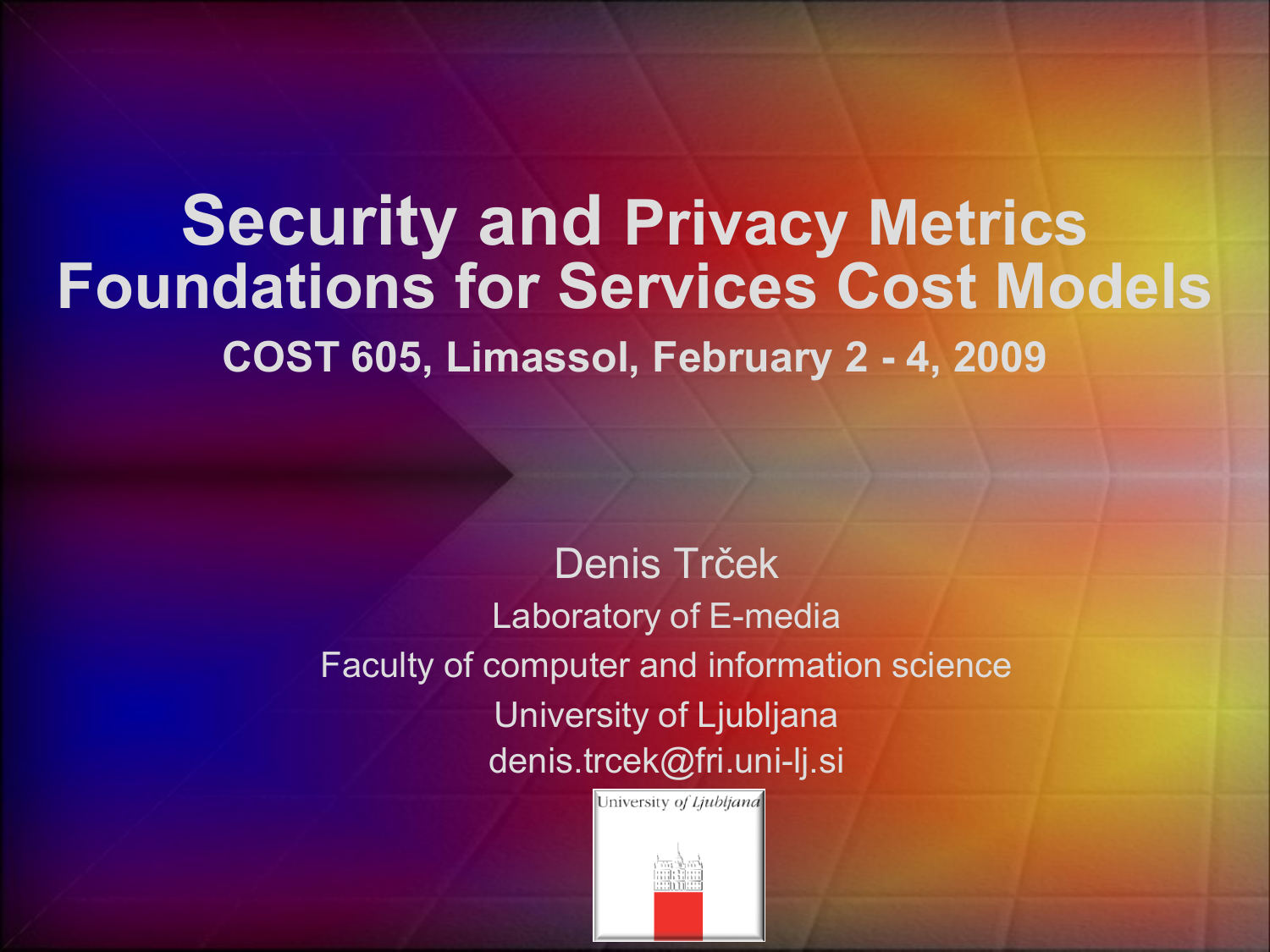# **Introduction**

- Security is among top priorities in IS for more than a decade.
- Despite its importance, it is interesting to note that the area still lacks (completeness) of related metrics.
- The importance for risk management:
	- for business decisions ranging from economical justifications of new security implementations to customized services with appropriate security costs calculations; – new business models…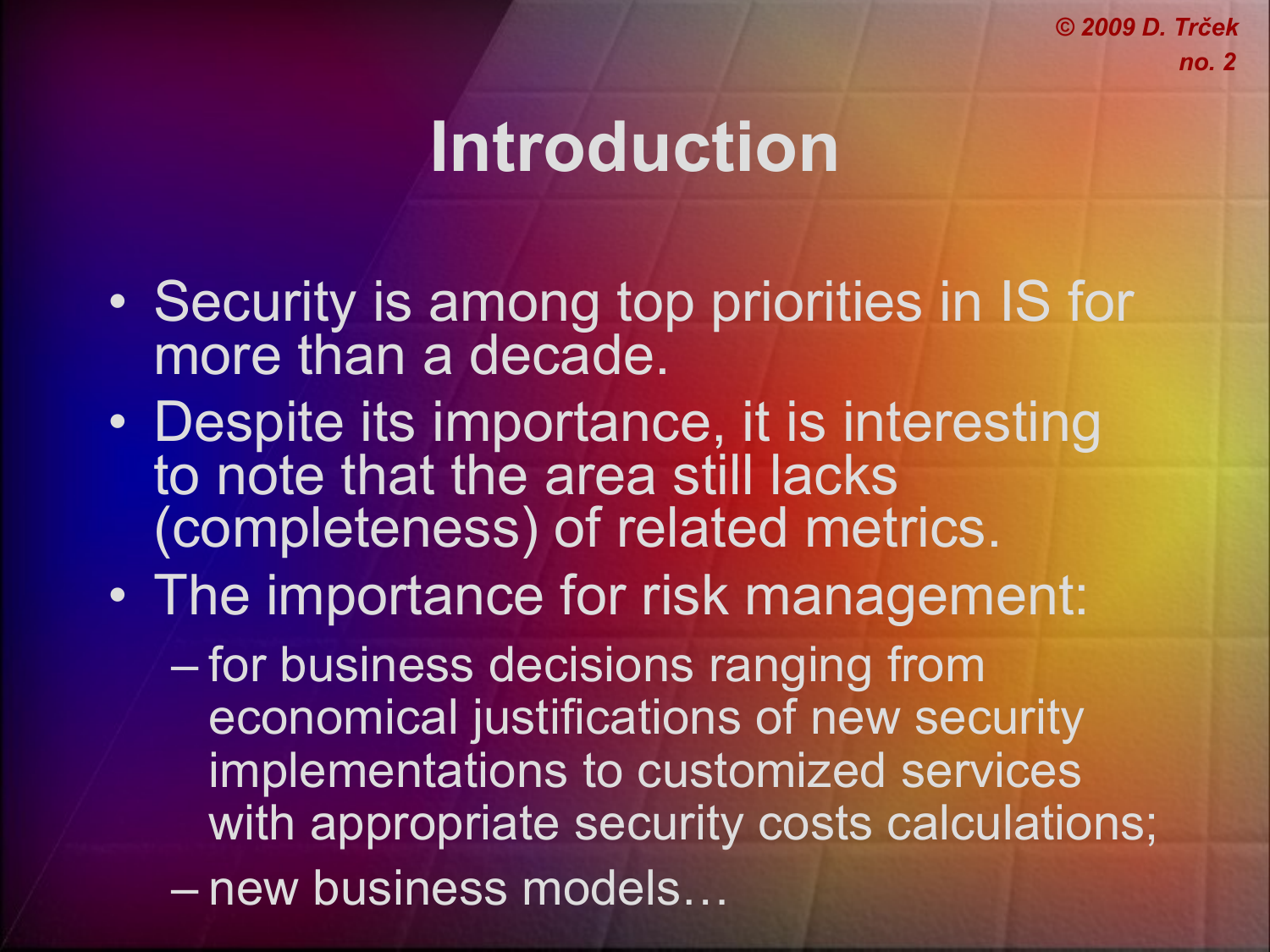## **Introduction**

- Our research (this presentation) gives:
	- overview of up-to-date situation in this field by analyzing of existing metrics that could serve for the above mentioned purpose;
	- presentation of a generic risk management model based on system dynamics;
	- short analysis of possibilities for application of these existing metrics to the model.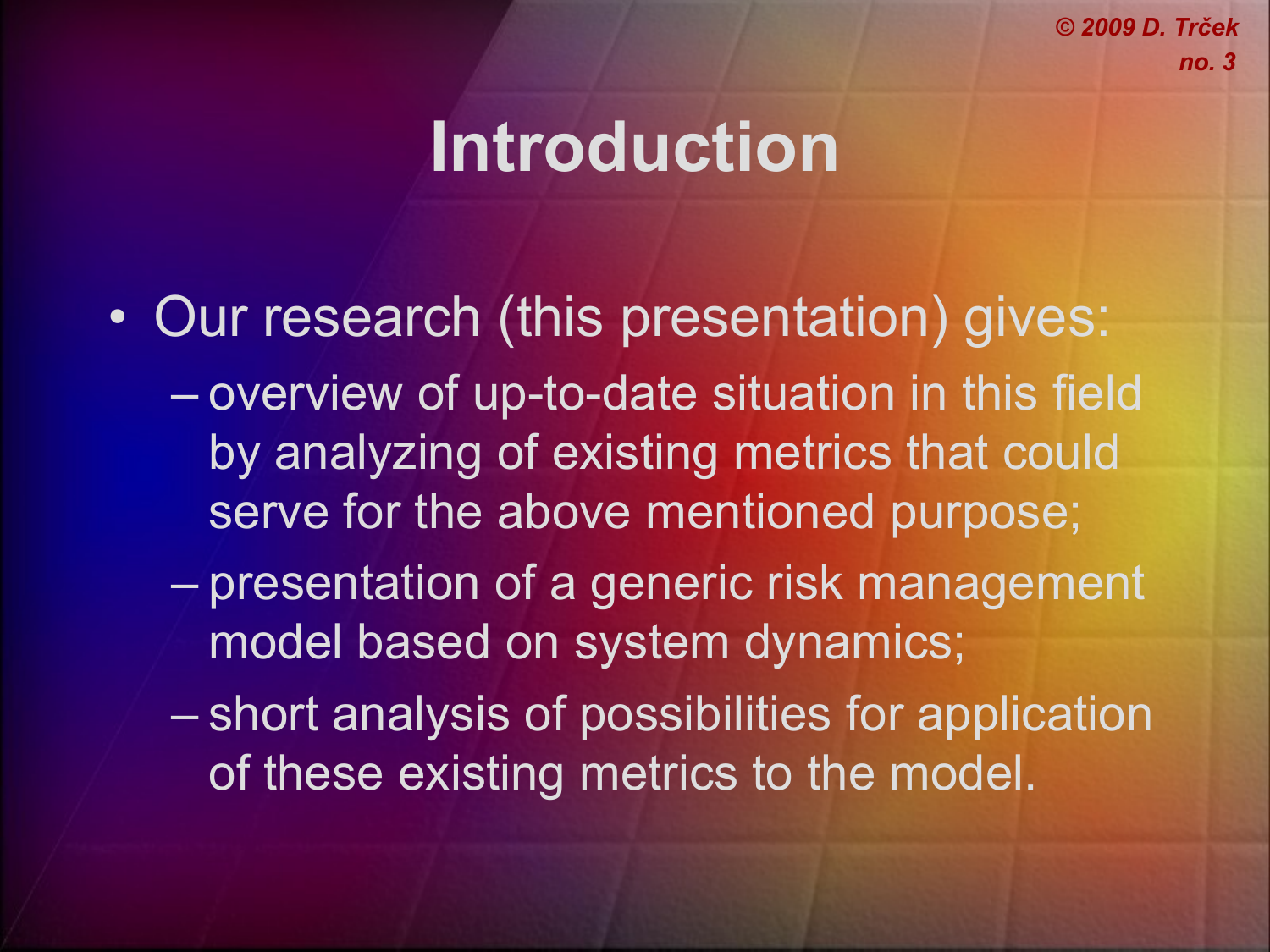- Among the most important endeavors the following two databases have to be mentioned:
	- MITRE Corporation Common Vulnerabilities and Exposures and
	- US National Vulnerability Database
	- (a useful complementary effort that should also be mentioned is Open Web Application Security Project, OWASP, which is focused on web applications security flaws).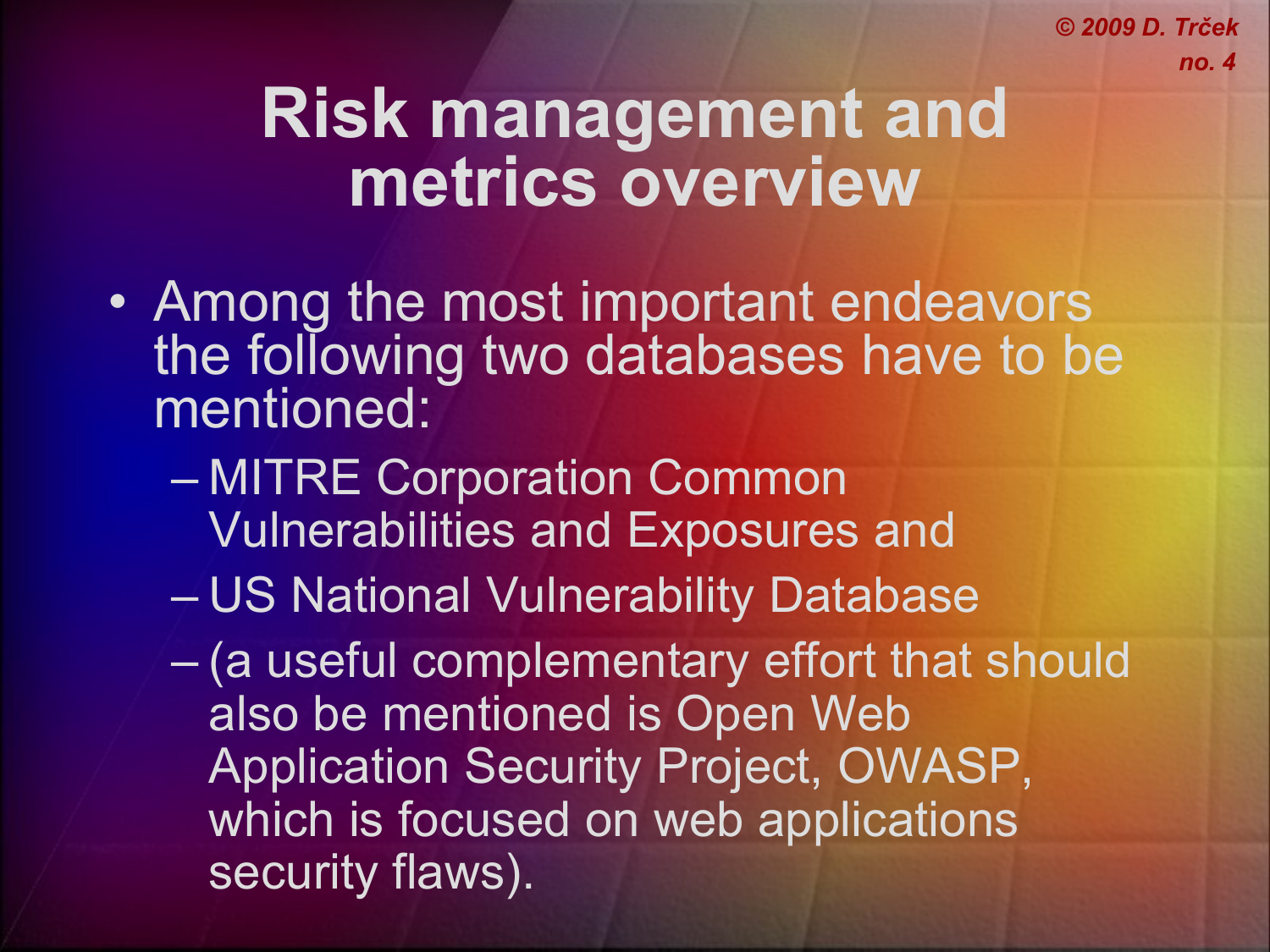- MITRE Corporation Common Vulnerabilities & Exposures Database.
	- Vulnerabilities can be in one of two states:
		- $\triangleright$  publicly known, with no patch available from the vendor, or
		- $\triangleright$  publicly known, with a patch available from the vendor.
- All vulnerabilities have an ID which is an eleven digit unique number with its syntax as given in the table below:

|  | . | 7. JUNI |  |  |  | and the company of the company<br><b>MA-Th</b><br>for the year<br>w<br><b>SALES AND RESIDENCE</b> |  |  |  |
|--|---|---------|--|--|--|---------------------------------------------------------------------------------------------------|--|--|--|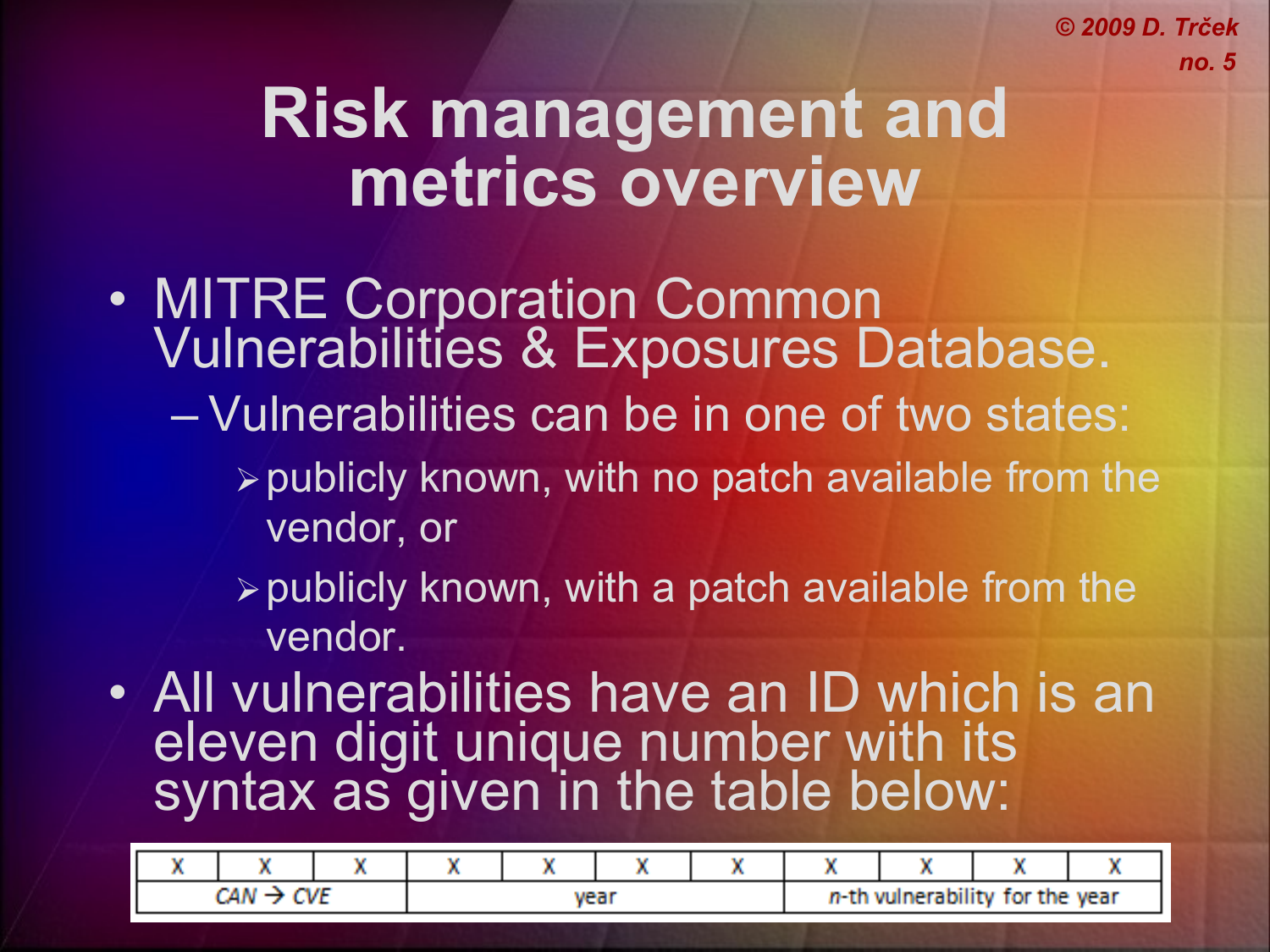#### **Risk management and metrics overview**

• Using this database as a foundation, Jones suggests metric called DVE (daily vulnerability exposure) [Jones]:

– DVE is a sum of num. of publicly known vulnerabilities for a system *s* without corresponding patch on each day of the year:

$$
DVE_s(data) = \sum_{vulin\ s} (date_{known} < date) \land (date_{patched} > date)
$$

– DVE expresses for any given day the exposure (number of exposures) of a system to those vulnerabilities that were publicly disclosed prior to that day, but patches were not available until after that day.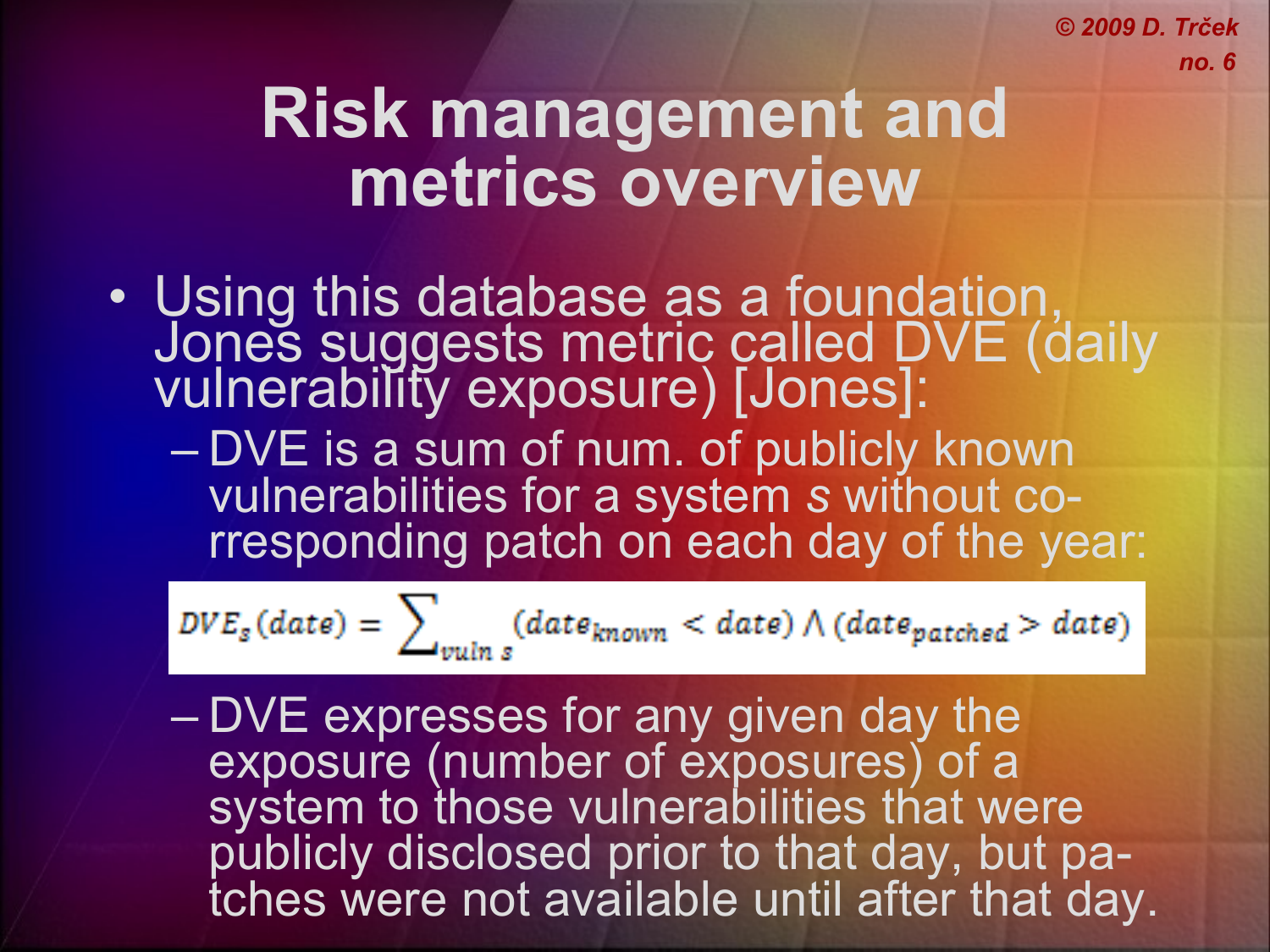#### **Risk management and metrics overview**

- Jaquith suggests a simple metric called BAR (business adapted risk) [Jaquith]:
	- Security defects should be classified by vulnerability type, degree of risk, and potential business impact - a score is calculated as

#### *BAR = BI* \* *RoE*

– where *BI* stands for business impact (its values are taken from the interval [1,5]) *RoE* stands for risk of exploit (these values are taken from the interval [1,5]), and *BAR* stands for business adjusted risk (with values from the interval [1,25]).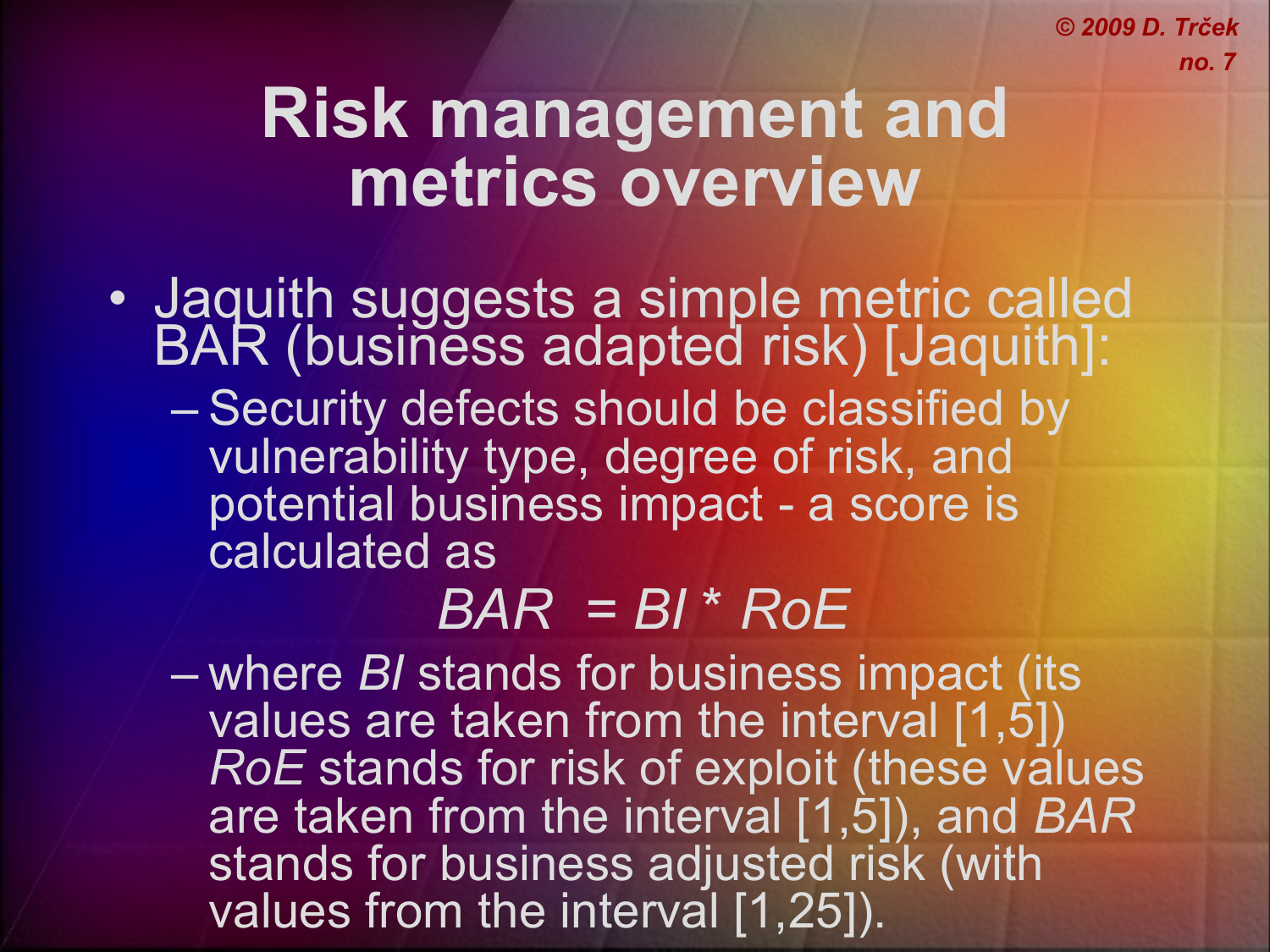- Harriri et al. suggest vulnerability index (VI) [Harriri]:
	- This index is based on qualitative (categorical) assessment of a state of a system (be it a router, a server or a client), which can be normal, uncertain and vulnerable.
	- Each of the above devices has an auditing agent that measure the impact factors in real-time (they calculate the ratio between the changes of a normal and abnormal state). The vulnerability analysis engine statistically correlates the agent generated events to system impact metrics.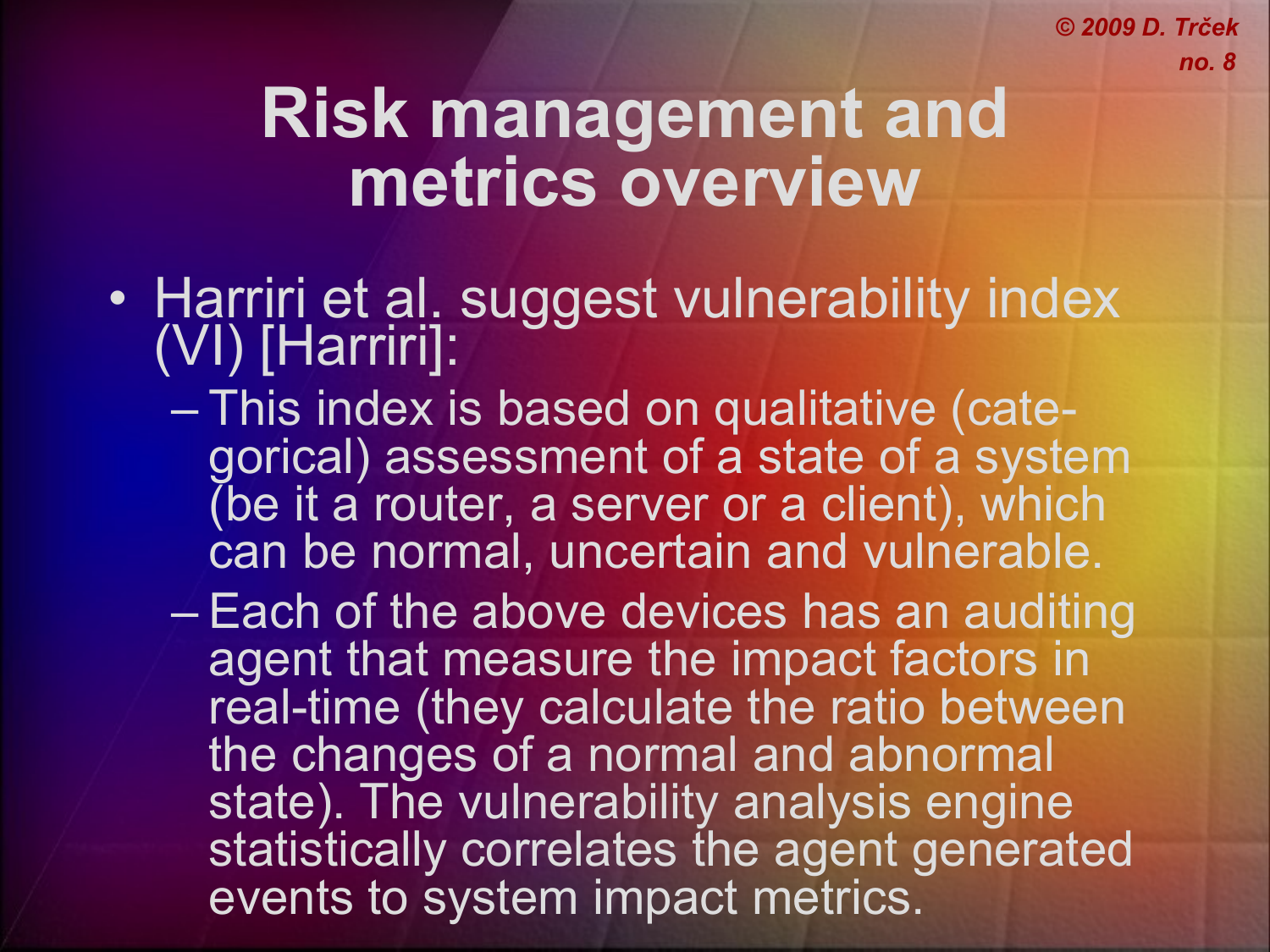- Harriri et al. suggest to use vulnerability index (VI) [Hariri]:
	- For each kind of a system a component impact factor (CIF) is calculated for a given fault scenario (FS).
	- CIF is the ratio between two differences the first is the difference between the normal and faulty operation parameter value, and the second is the difference between the normal and acceptable threshold value of this operation parameter.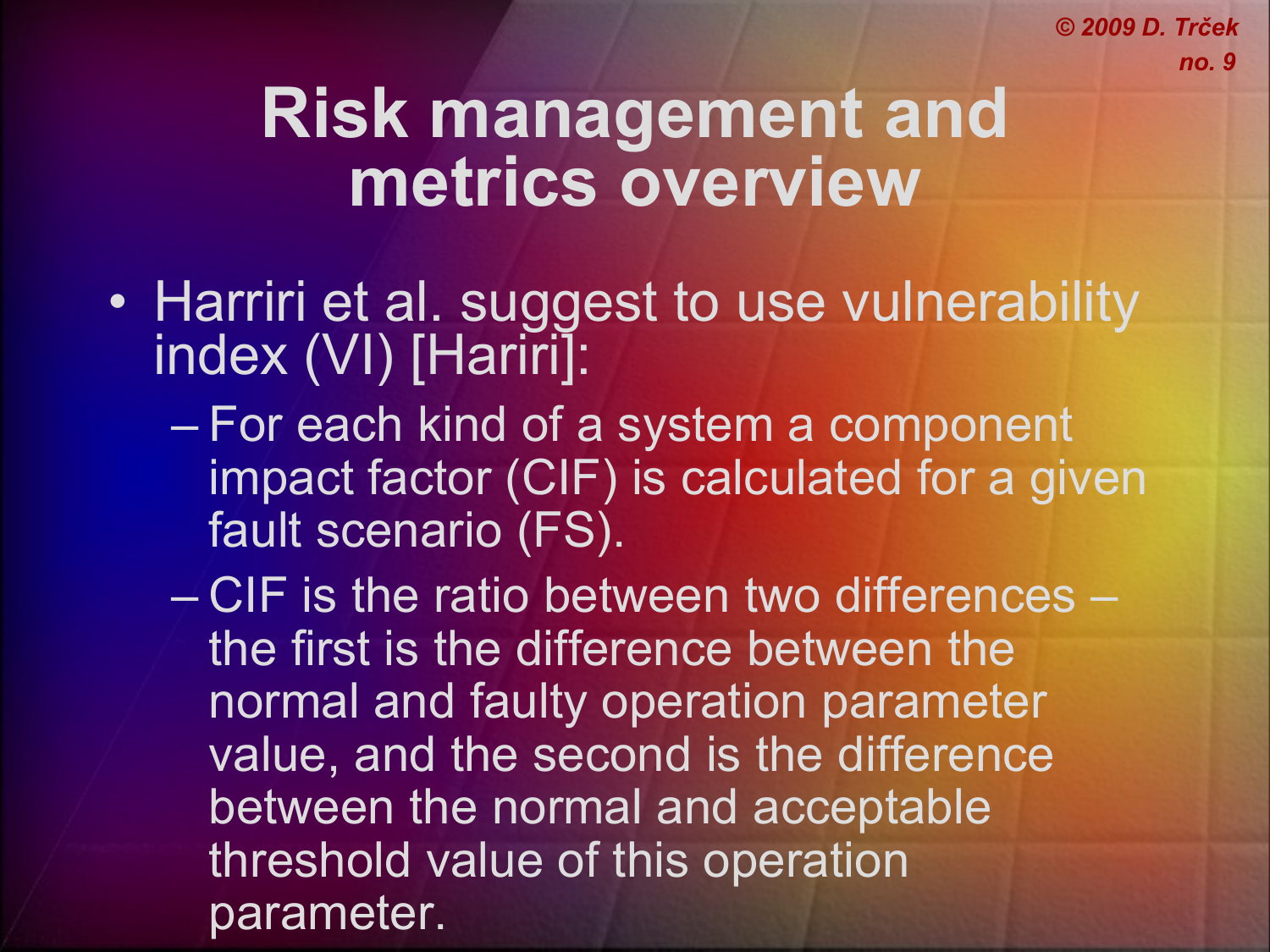#### **Risk management and metrics overview**

#### • Vulnerability index (VI) [Hariri]:

$$
CIF(client, FSk) = \frac{|TRnorm - TRfault}|}{|TRnorm - TRmin|}
$$
  

$$
CIF(router, FSk) = \frac{|BU_{norm} - BU_{fault}|}{|BU_{norm} - BU_{max}|}
$$
  

$$
CIF(server, FSk) = \frac{|CQnorm - CQfault}|}{|CQnorm - CQmax|}
$$

– Now the system impact factor (SIF) can be obtained that identifies how a fault affects the whole (sub)network.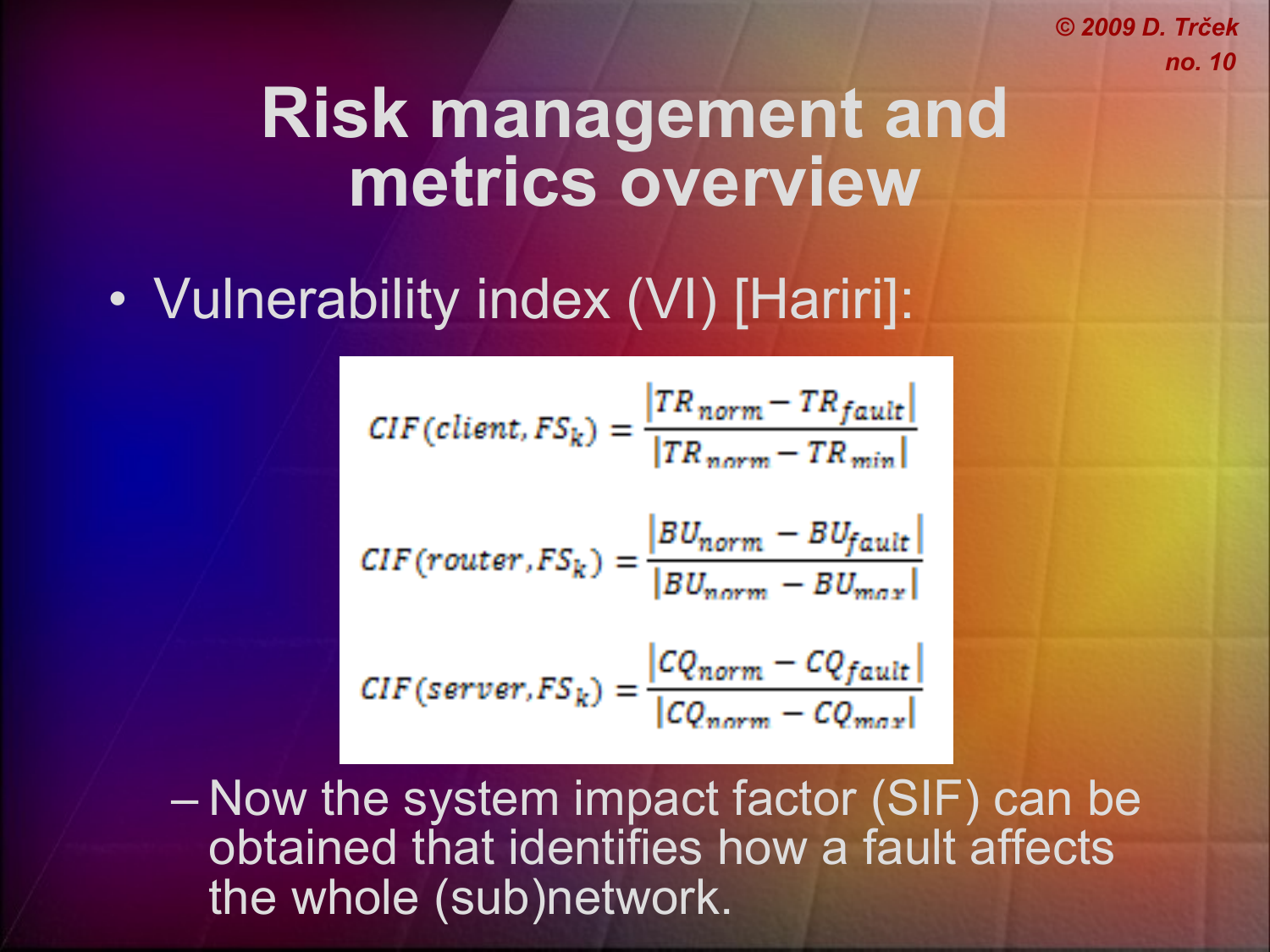#### **Risk management and metrics overview**

- Vulnerability index (VI) [Harriri]:
	- For a given fault a SIF is obtained by evaluating the weighted IFs of all network components. This means the percentage of components in vulnerable states (i.e. where CIF exceeds normal op. thresholds *d*) in relation to the total num. of components:

– Component oper. state (COS) equals to 1 when the component operates in an abnormal state (that is,  $CIF_i > d$ ), and 0 when it operates in a normal state (CIF*<sup>i</sup>* < *d*).

 $SIF_{client}(FS_{k}) = \frac{\sum_{\forall j, CIF_{j} > d} COS_{j}}{total num clients}$   $SIF_{counter}(FS_{k}) = \frac{\sum_{\forall j, CIF_{j} > d} COS_{j}}{total num routers}$   $SIF_{server}(FS_{k}) = \frac{\sum_{\forall j, CIF_{j} > d} COS_{j}}{total num servers}$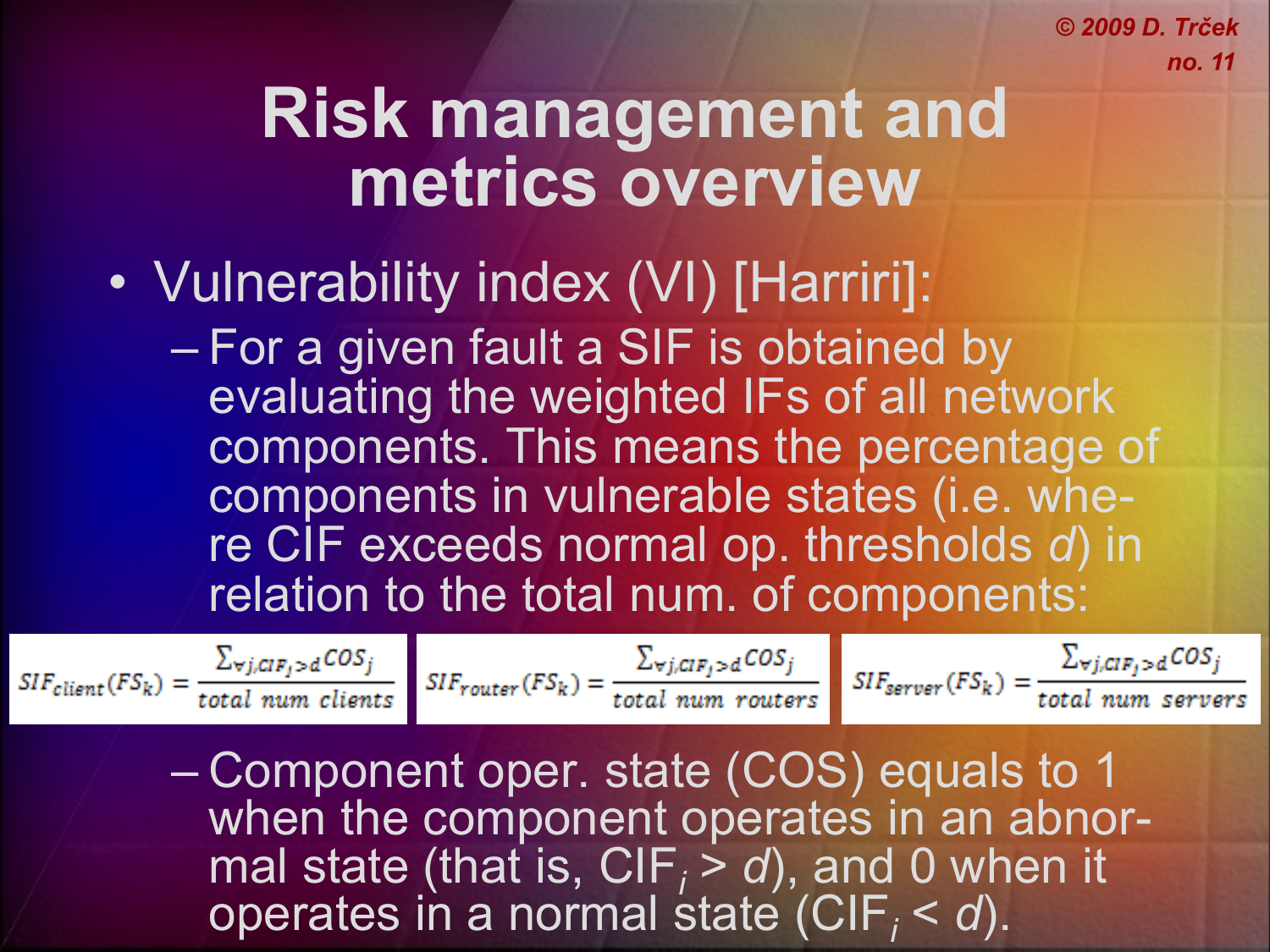## **Risk management and metrics overview**

#### • Other metrics:

- The first one is survivability analysis, where a fault is injected in systems specification and consequences are visualized by scenario graphs.
- Graph methods are also used in graphbased network vulnerability analysis (where a database of common attacks is used and applied to a particular network configuration to identify the most probable attack paths), and attack trees (which are similar to former technique, but of a more general nature).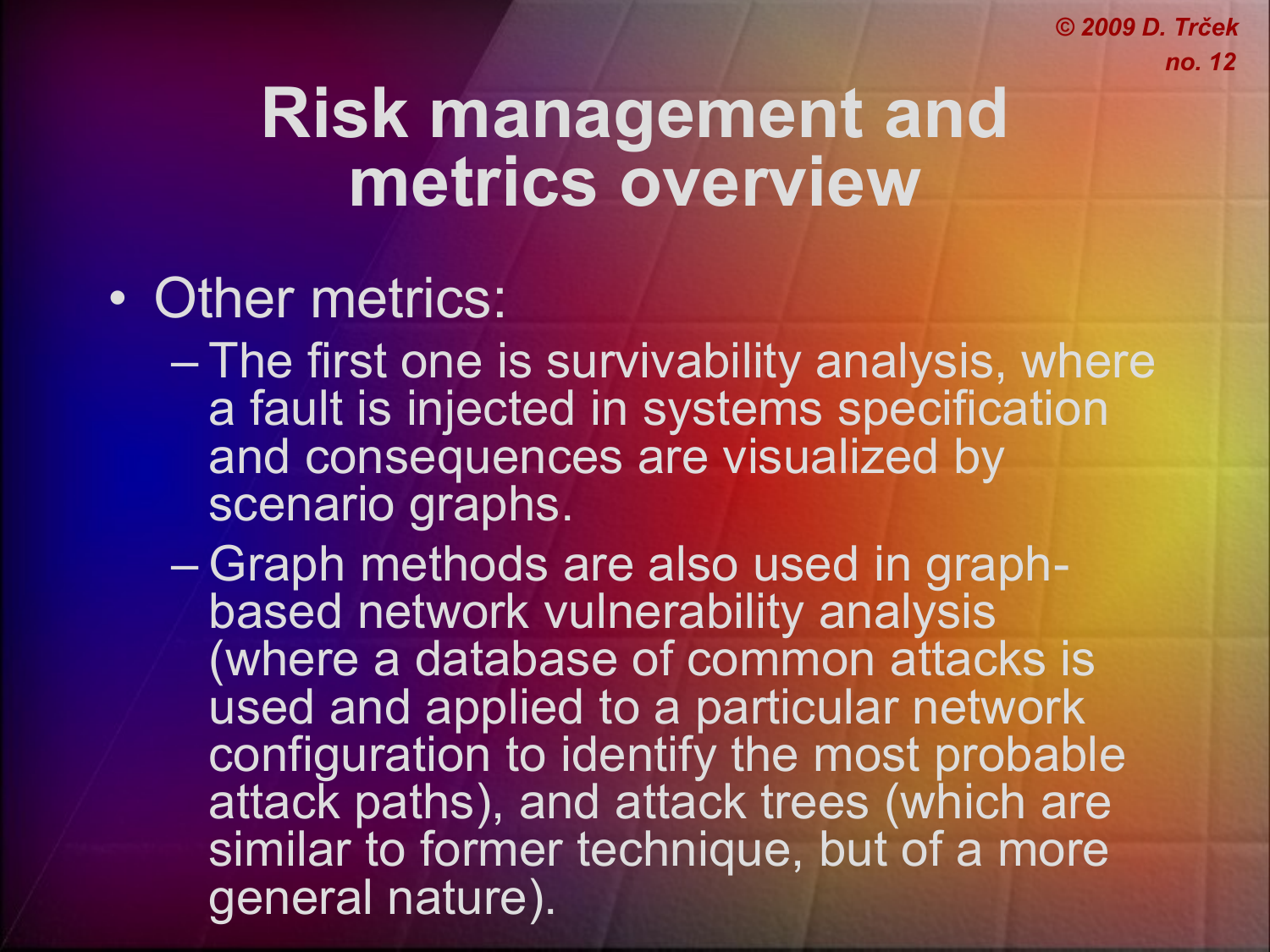## **Generic IT Risk Management Model**

- Generic IT risk manag. model [Trček]: – It is based on system dynamics.
	- It follows the main standards in this area:
		- $\triangleright$  Int. standards organization, Information security management systems – Guidelines for information security risk management, ISO 27003 / BS 7799-3, Geneva / London, 2005.
		- NIST, Managing Risk from Information Systems, NIST SP 800-39 Draft, US Dept. of Commerce, Washington D.C., 2007.
		- US Dept. of Health, Basics of Risk Analysis and Risk Management, US Dept. of Health & Human Services, Washington D.C., 2005.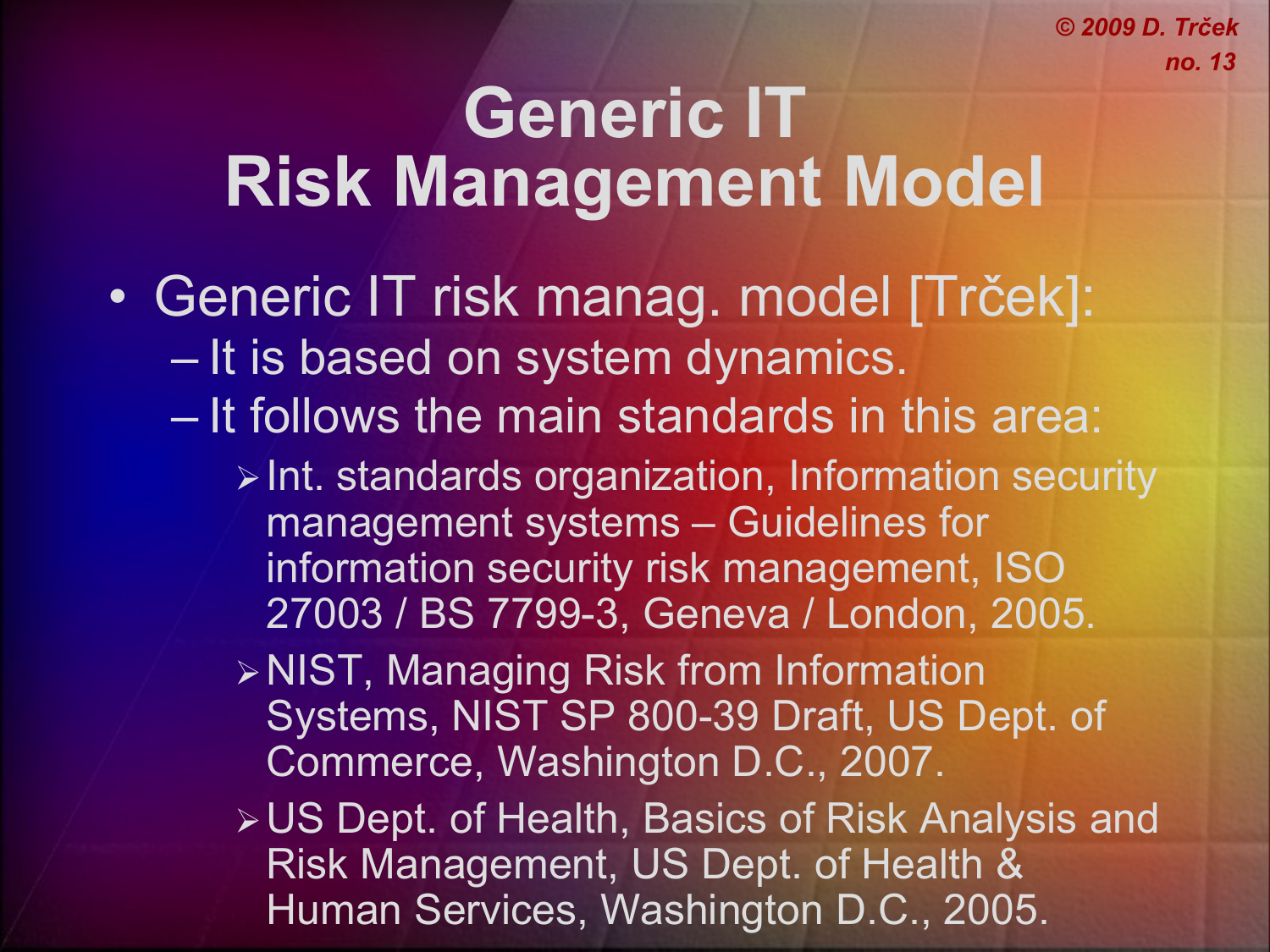# **Generic IT Risk Management Model**

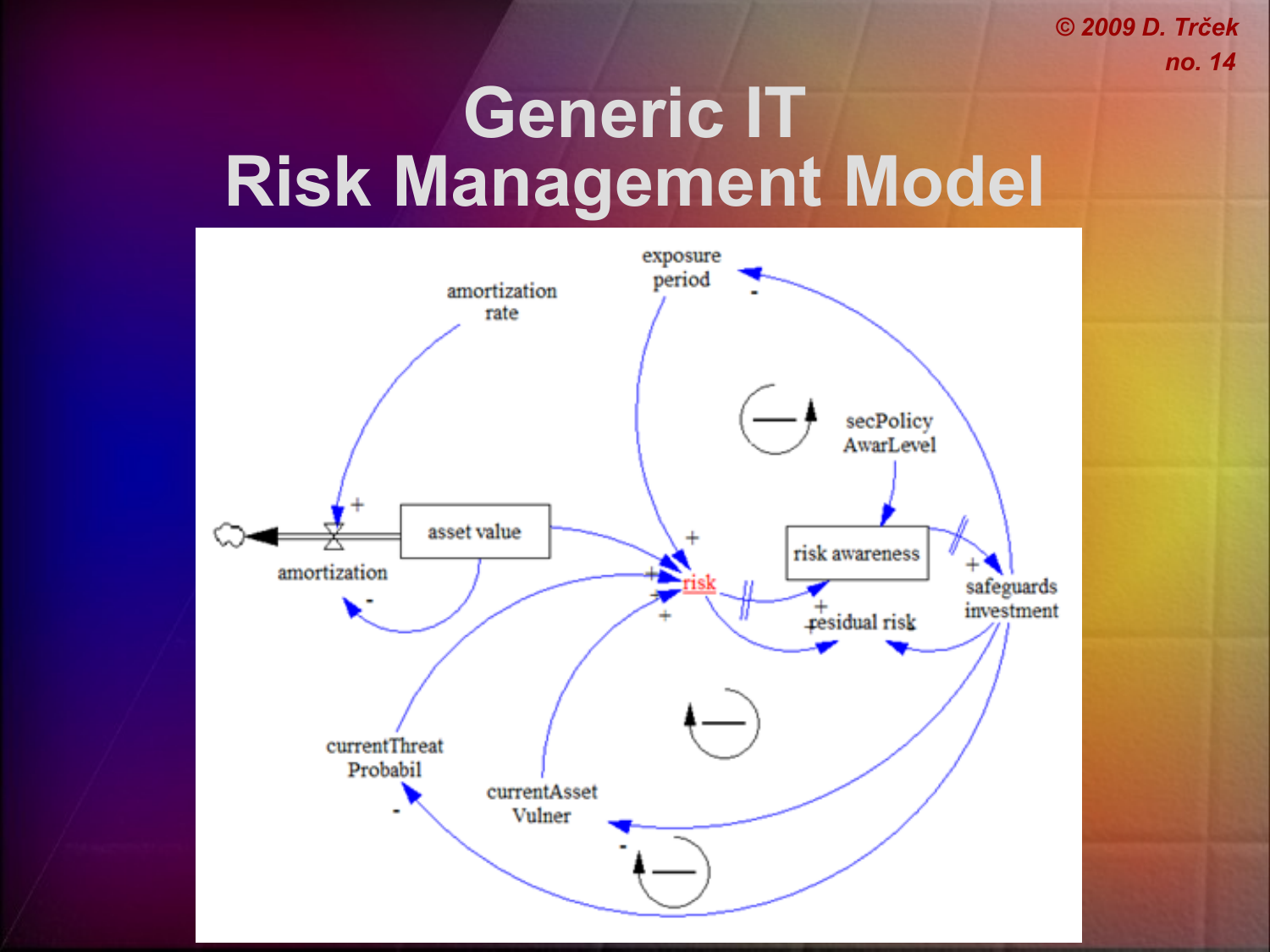# **Conclusions**

- Quite some metric can already be applied.
- Some elements are still missing, but…
- The complete automation of GIT- RM model has to be considered.
- Security metrics in IS security and privacy areas does get improved.
- How about pro-active approaches?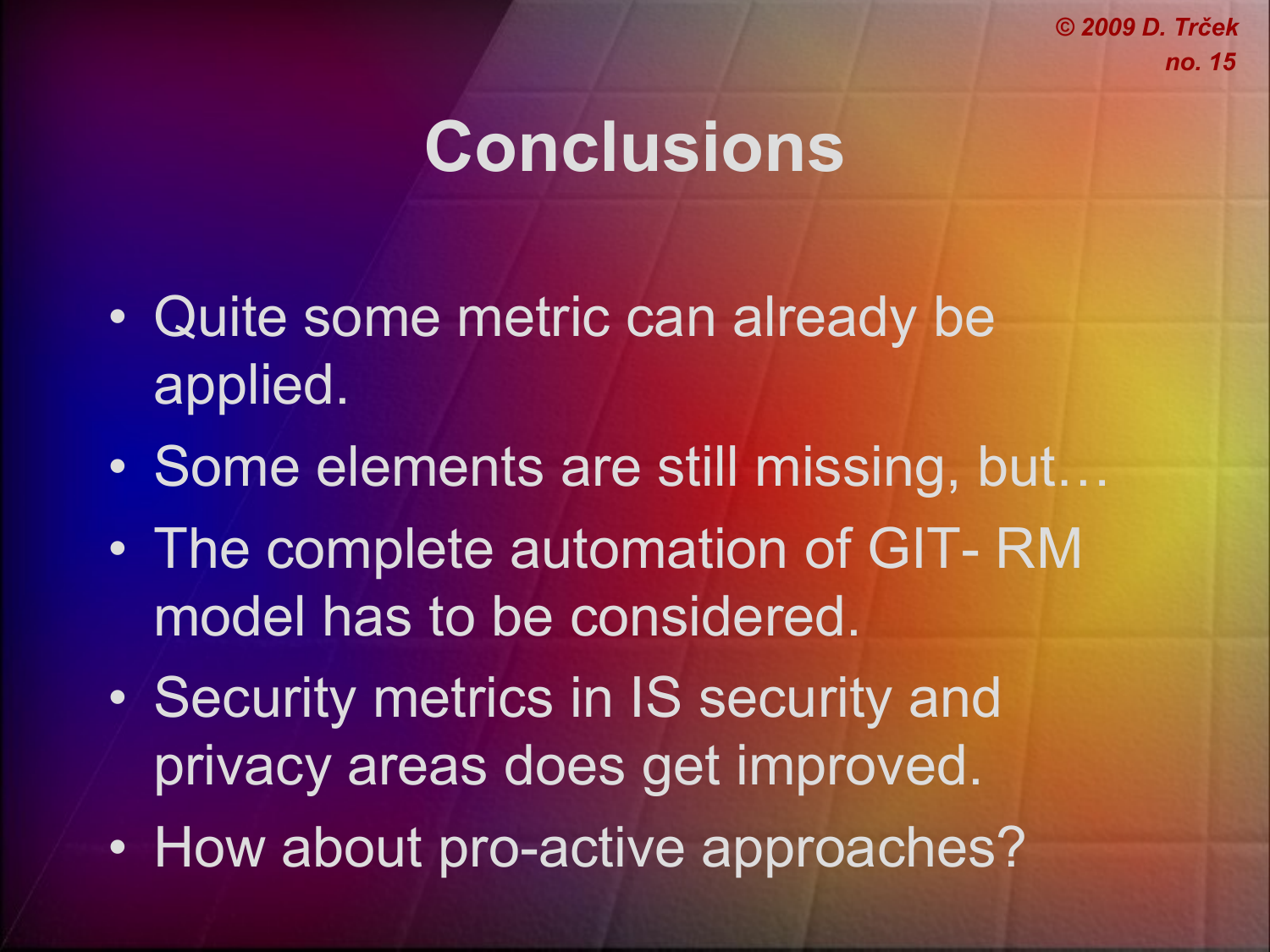## **References**

- [Jones] Jones J.R., Estimating Software Vulnerabilities, IEEE Security & Privacy, July and August, IEEE, 2007, pp. 28-32.
- [Hariri] Hariri S., Qu G., Dharmagadda T., Ramkishore M., Cauligi S., Raghavendra A. , Impact Analysis Of Faults And Attacks In Large-Scale Networks, IEEE Security & Privacy, September/October, IEEE, 2003, 49-54.